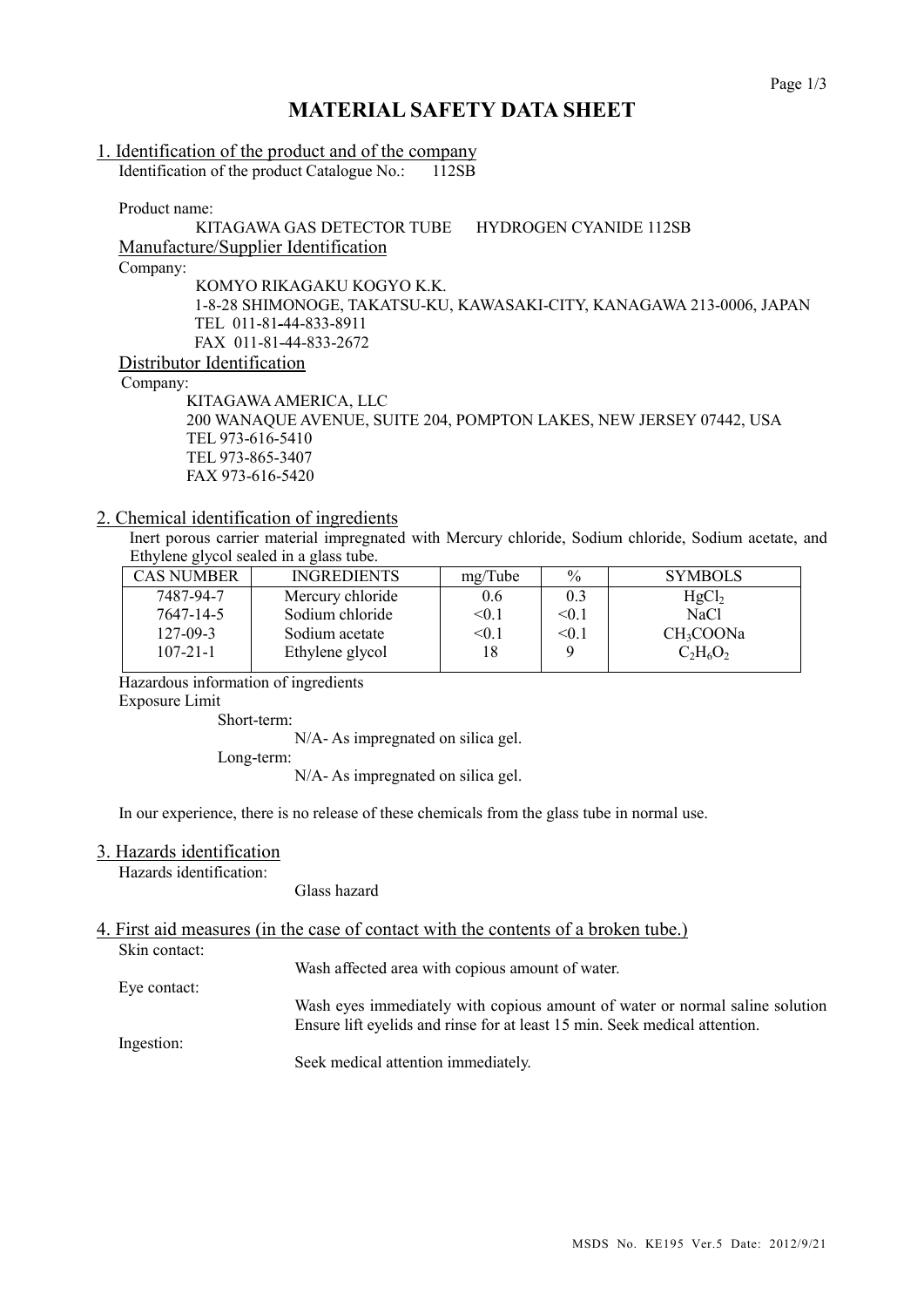| <u>5. Fire fighting measures</u>               |                                                                                   |  |
|------------------------------------------------|-----------------------------------------------------------------------------------|--|
| Flash point:                                   |                                                                                   |  |
|                                                | Non-combustible                                                                   |  |
| Extinguishing media:                           |                                                                                   |  |
|                                                | All known extinguishants can be used.                                             |  |
| Special fire fighting Procedures:              |                                                                                   |  |
|                                                | None                                                                              |  |
| Unusual fire & Explosion hazards:              |                                                                                   |  |
|                                                | Negligible fire hazard when exposed to heat or flame.                             |  |
|                                                |                                                                                   |  |
| 6. Accidental release measures                 |                                                                                   |  |
| Personal protection:                           |                                                                                   |  |
|                                                | Do not pick up broken glass with bare hands if the tube is broken. Cover with     |  |
|                                                | inert absorbent such as vermiculite. Sweep up and contain for waste disposal.     |  |
|                                                |                                                                                   |  |
| <u>7. Handling and storage</u>                 |                                                                                   |  |
| Handling & use:                                |                                                                                   |  |
|                                                | Ensure the instructions for use are followed. Safety glasses and gloves should be |  |
|                                                | worn to prevent injury from splintering glass.                                    |  |
| Storage:                                       |                                                                                   |  |
|                                                | Keep away from direct sunlight and store at 0-10 degree C.                        |  |
|                                                |                                                                                   |  |
| <u>8. Exposure control/personal protection</u> |                                                                                   |  |
| Respiratory protection:                        |                                                                                   |  |
|                                                | Not applicable                                                                    |  |
| Ventilation:                                   |                                                                                   |  |
|                                                | Not applicable                                                                    |  |
| Other protective equipment:                    |                                                                                   |  |
|                                                | Safety glasses and gloves                                                         |  |
|                                                |                                                                                   |  |
| 9. Physical/Chemical properties                |                                                                                   |  |
| Appearance:                                    |                                                                                   |  |
|                                                | Yellow solid layer sealed in a glass tube.                                        |  |
| Boiling point:                                 |                                                                                   |  |
|                                                | Not applicable                                                                    |  |
| Melting point:                                 |                                                                                   |  |
| Specific gravity $(H_2O=1)$ :                  | Not applicable                                                                    |  |
|                                                | Not applicable                                                                    |  |
| Evaporation rate (BuOAc=1):                    |                                                                                   |  |
|                                                | Not applicable                                                                    |  |
| Solubility in water:                           |                                                                                   |  |
|                                                | Not applicable                                                                    |  |
| Vapour pressure:                               |                                                                                   |  |
|                                                | Not applicable                                                                    |  |
| Vapour density:                                |                                                                                   |  |
|                                                | Not applicable                                                                    |  |
|                                                |                                                                                   |  |
| 10. Stability and Reactivity                   |                                                                                   |  |
| Stability:                                     |                                                                                   |  |
|                                                | Stable at under ambient temperatures and pressures.                               |  |
| Incompatibilities:                             |                                                                                   |  |
|                                                | Not applicable                                                                    |  |
| Hazardous decomposition products:              |                                                                                   |  |
|                                                | None                                                                              |  |
| Hazardous polymerization:                      |                                                                                   |  |
|                                                | None                                                                              |  |